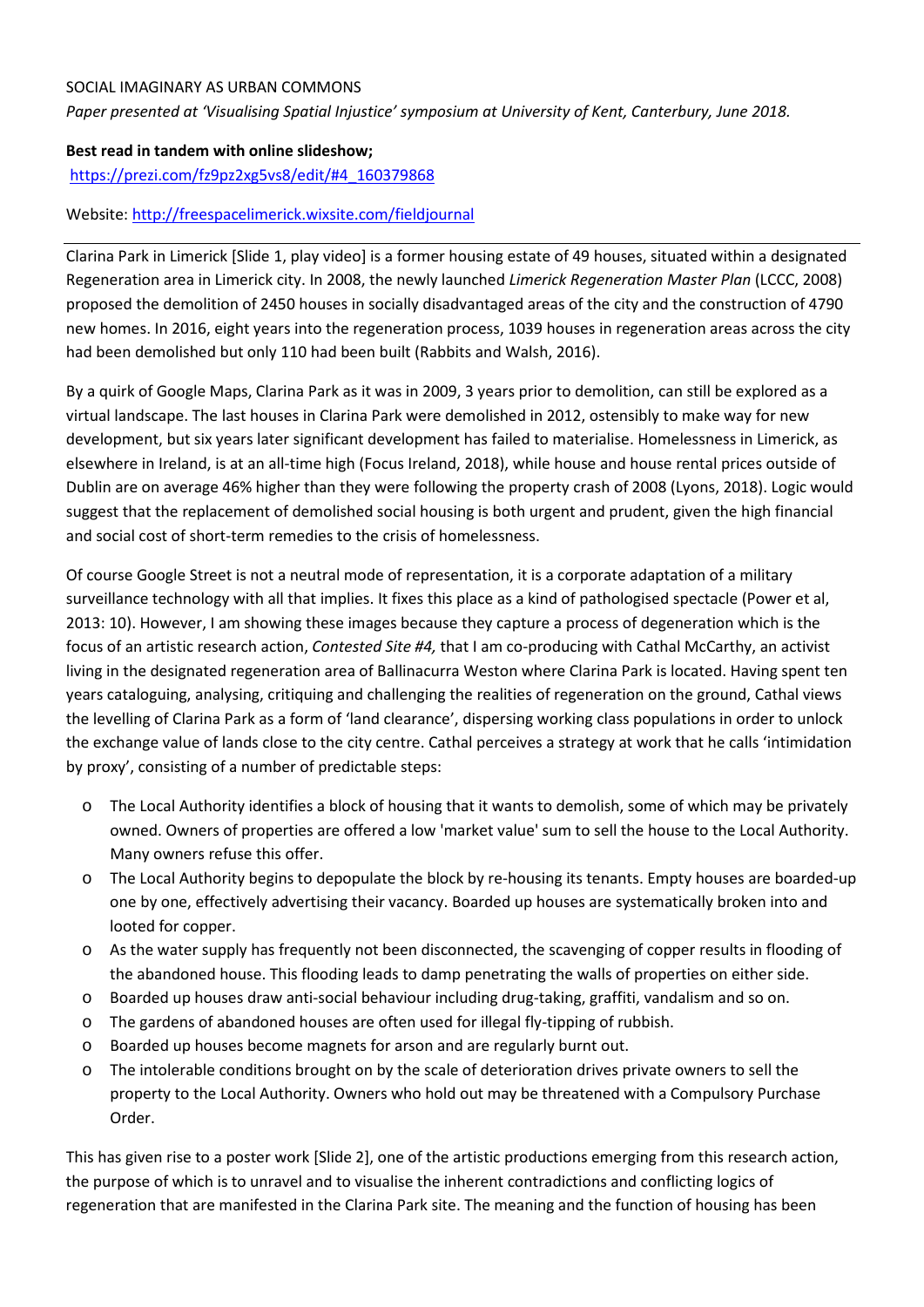altered by the role that real estate now plays as a carrier of practices of financialisation, to which Aalbers and Fernandez have given the title, 'real-estate/financial complex' (2017). This reflects an ideologically driven transformation of social relations which is evident across many of the institutions shaping the social fabric.

Land clearance and displacement of populations are historically associated with the Enclosures movement. Marx identified enclosure as an early strategy of primitive accumulation, but contemporary theorists like Harvey and De Angelis argue that enclosure is an ongoing strategy within capitalism in its quest for new forms to commodify. Stuart Hodkinson [Slide 3] describes enclosure as 'an extra-economic act of separation, privatisation and dispossession embodied in physical and legal mechanisms . . . orchestrated by nation-states . . . and other political actors able to exercise physical and legal control over resources in order to privatise them for some and dispossess others' (Hodkinson, 2012: 508).

The series of research actions that I call *Contested Sites,* as I have mentioned, attempt to unravel and to give a visual form to the logics that underpin the social and spatial violence of enclosure [Slide 4]. Each *Contested Site*  action begins with a walk and a conversation. [Slide 5] *#4* began with a walk around the perimeter of Clarina Park, during which Cathal explained the significance of various points on our route. [Slide 6 – 8] Mostly those significant points consist of absences; spatial absences that mark the sites of houses, community facilities or community endeavours that have been rem oved as part of the process of regeneration; social absences include displaced families that Cathal knows by name, a reduction in the number of children living locally, with degenerating consequences for the local school, and the de-tenanting signified by the empty shells of burnt out houses.

Blomley's class-based analysis of enclosure recognises the ways in which residents of poorer neighbourhoods, by virtue of use, appropriation and collective habitation, generate forms of urban commons that amount to the social wealth of that community (Blomley, 2008: 320). De Angelis is specific about the neoliberal strategy of undermining this social wealth. [Slide 9] The act of displacement and dispersal he argues 'forcibly separate[s] people from whatever access to social wealth they have which is not mediated by competitive markets and money as capital . . . New enclosures thus are directed towards the fragmentation and destruction of "commons", that is, social spheres of life the main characteristics of which are to provide various degrees of protection from the market' (De Angelis, 2007: 145).

What emerges from the accumulation of absences that Cathal and I encounter on our walk is a picture of a working class community subjected to the policy of 'stabilisation', a term used formally by members of the Irish Government (Finneran, 2009)<sup>[1](#page-1-0)</sup>, which can be understood as a euphemism for class dilution and the imposition of capitalist social relations. [Slide 10] The 'encapturing of people, place, space and culture within the commodifying and alienating logic of capital accumulation and the competitive, marketising logic of neoliberal rationality' (Hodkinson, 2012: 509) is how Hodkinson defines capitalist subjectification, one of three acts of enclosure that he identifies along with displacement and privatisation.

By comparing the material conditions of the city at the level of lived experience, to the dominant discourses of renewal and regeneration in Limerick [Slide 11] this work attempts to do two things in particular; first to deconstruct normative representations of space that are used to shape the social imaginary of the city; secondly to work with art as a means of production of social imaginaries to generate counter discourses of space in the city.

<span id="page-1-0"></span> $1$  Michael Finneran, Minister of State at the Dept. for the Environment, Heritage and Local Government, in response to question from Dept. Jan O; Sullivan during a Dail debate, 2009[. https://www.oireachtas.ie/en/debates/question/2010-05-](https://www.oireachtas.ie/en/debates/question/2010-05-18/417/?highlight%5B0%5D=2009&highlight%5B1%5D=boards&highlight%5B2%5D=moyross) [18/417/?highlight%5B0%5D=2009&highlight%5B1%5D=boards&highlight%5B2%5D=moyross](https://www.oireachtas.ie/en/debates/question/2010-05-18/417/?highlight%5B0%5D=2009&highlight%5B1%5D=boards&highlight%5B2%5D=moyross)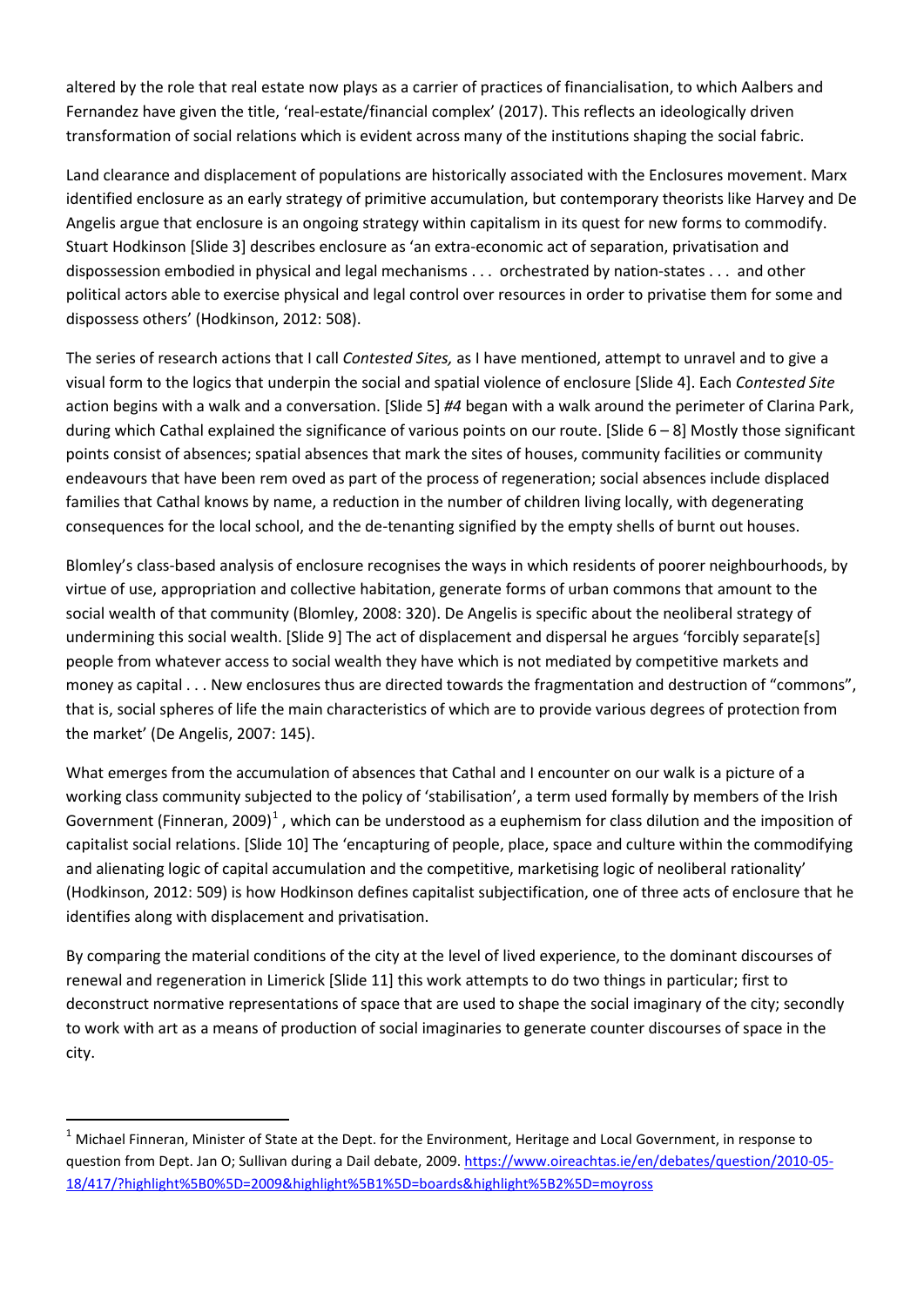The social imaginary refers to the set of values, institutions, laws, and symbols through which people imagine the social totality of the city; [Slide 12] the discourse of *Place Management* is a good example of an attempt to shape that. Broadly speaking place management is about improving locations; the Purple Flag is an international accreditation process directed towards 'managing the evening and night time economy'. [Slide 13] By defining the city centre in the evening as an economy the vision presented here seeks to legitimate a set of norms about who is seen as a desirable occupant of public space in the city and how they should behave. A certain kind of social order is promoted that divides people into categories, those with economic or productive power and those without. The poor, the unproductive, the unassimilated, the non-conforming – these people are excluded from the desired publics of the city represented in the dominant discourse.

[Slide 14] The ability of art to act upon the social imaginary is one of the key ways in which it intersects with radical politics. Although the kind of representation-from-below that I am describing here is fragmentary and partial, it does have an acupunctural effect in terms of its capacity to interrupt the hegemony of the entrepreneurial city as a mechanism of enclosure. In addition to the critical analytical strand of my research, a parallel strand involves enacting collective and public actions that engage in practices of commoning and address matters of common interest. These images are from a number of ongoing *Critical Cartography* events that use Open Source pictograms developed by the Argentinian mapping collective *Iconoclasistas,* to facilitate publics to respond to questions such as: *Where is public space in the city? What is a threshold space? Where do communities find culture?* and so on. The collective actions that make up the event include discussing and sometimes modifying the question, deliberating on its physical implications and constructing a representation of the city from a socio-spatial perspective. The resulting maps [Slide 15] are converted into digital representations that will be presented as part of *the Laboratory of Common Interest* which I am producing during the 12-day centenary of the Limerick Soviet next year.

[Slide 16] The research action presented here is part of a larger, durational project that involves working through collaborative actions involving multiple social actors, employing cognitive mapping (Jameson 1992), aesthetic analysis and public interaction to experiment with forms of collective meaning-making and critique. The dominant public sphere, in Negt and Kluge's analysis (1993), acts as a mechanism through which to generalise particular interests. Whatever aspects of social experience are excluded from this representational apparatus are systematically negated. However, there are contradictions and gaps in this edifice of legitimation. In spite of the powerful interests that control and obscure its structures of production, Negt and Kluge argue 'the public sphere possesses use-value when social experience organizes itself within it' (Negt and Kluge, 1993: 3). In her introduction to Negt and Kluge's work, Miriam Hansen proposes that:

'The cohabitation of uneven organizational structures of publicity contains a potential for instability, for accidental collisions and opportunities, for unpredictable conjunctures and aleatory developments conditions under which alternative formations, collective interests, may gain a momentum of their own' (Hansen, 1993: xl)

To counteract the commodifying, dehumanising and alienating effects of neoliberal enclosure, people need access to the means of production of social imaginaries. Art can and does function as a counter-public sphere through which marginal and fragmentary representations can be assembled, generating a contrary account of social experience with which to challenge the norms of privilege that manifest as spatial violence.